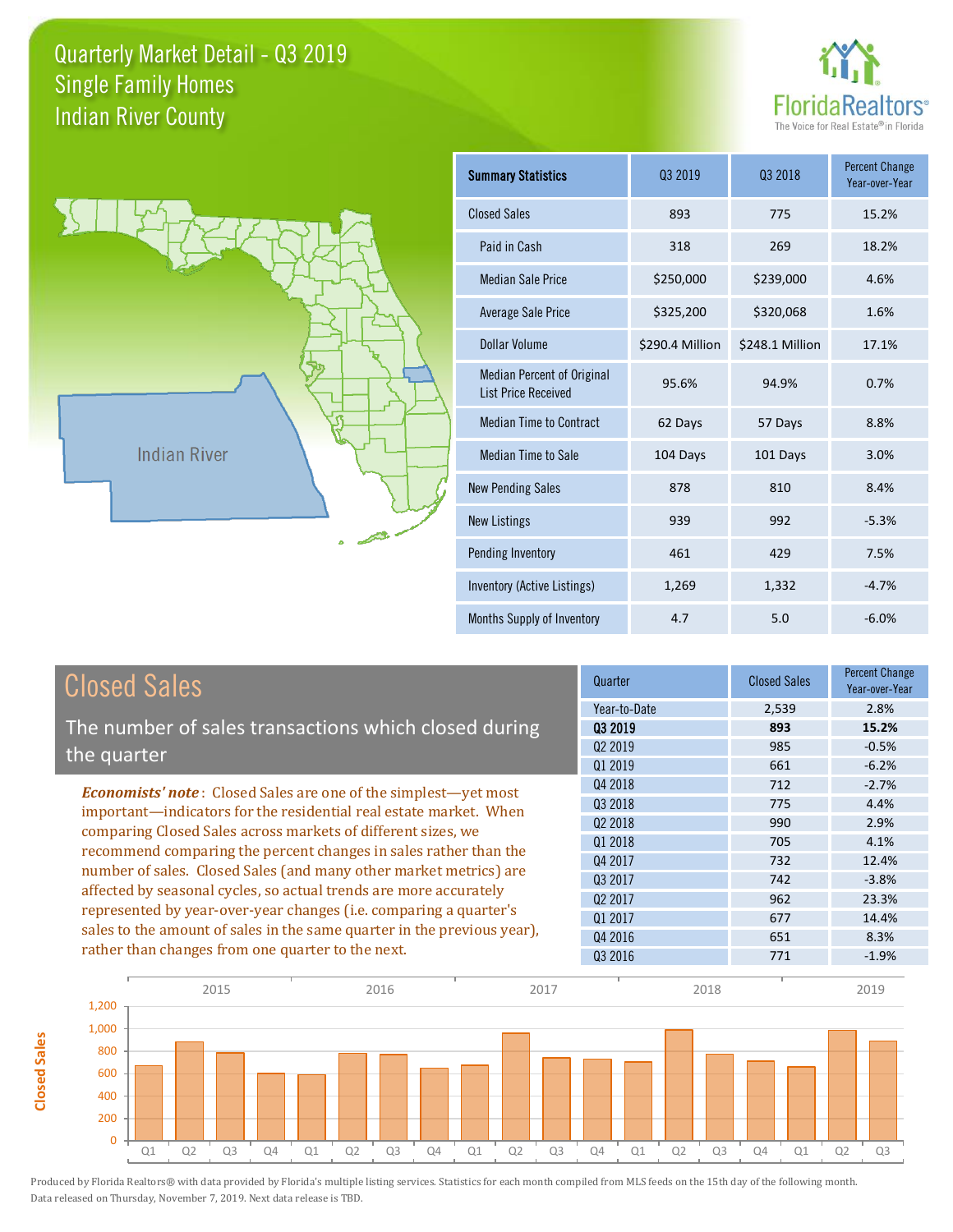

| Cash Sales                                                                     | Quarter             | <b>Cash Sales</b> | <b>Percent Change</b><br>Year-over-Year |
|--------------------------------------------------------------------------------|---------------------|-------------------|-----------------------------------------|
|                                                                                | Year-to-Date        | 961               | 3.1%                                    |
| The number of Closed Sales during the quarter in                               | 03 2019             | 318               | 18.2%                                   |
| which buyers exclusively paid in cash                                          | 02 2019             | 371               | $-5.4%$                                 |
|                                                                                | 01 2019             | 272               | 0.4%                                    |
|                                                                                | Q4 2018             | 271               | $-7.2%$                                 |
|                                                                                | Q3 2018             | 269               | 4.3%                                    |
| <b>Economists' note:</b> Cash Sales can be a useful indicator of the extent to | 02 2018             | 392               | $-1.0%$                                 |
| which investors are participating in the market. Why? Investors are            | 01 2018             | 271               | $-12.3%$                                |
| far more likely to have the funds to purchase a home available up front,       | Q4 2017             | 292               | 8.6%                                    |
| whereas the typical homebuyer requires a mortgage or some other                | 03 2017             | 258               | $-17.0%$                                |
| form of financing. There are, of course, many possible exceptions, so          | Q <sub>2</sub> 2017 | 396               | 13.8%                                   |
| this statistic should be interpreted with care.                                | Q1 2017             | 309               | 12.0%                                   |
|                                                                                | Q4 2016             | 269               | $-3.2%$                                 |
|                                                                                | 03 2016             | 311               | $-8.5%$                                 |



# Cash Sales as a Percentage of Closed Sales The percentage of Closed Sales during the quarter

which were Cash Sales

*Economists' note* : This statistic is simply another way of viewing Cash Sales. The remaining percentages of Closed Sales (i.e. those not paid fully in cash) each quarter involved some sort of financing, such as mortgages, owner/seller financing, assumed loans, etc.



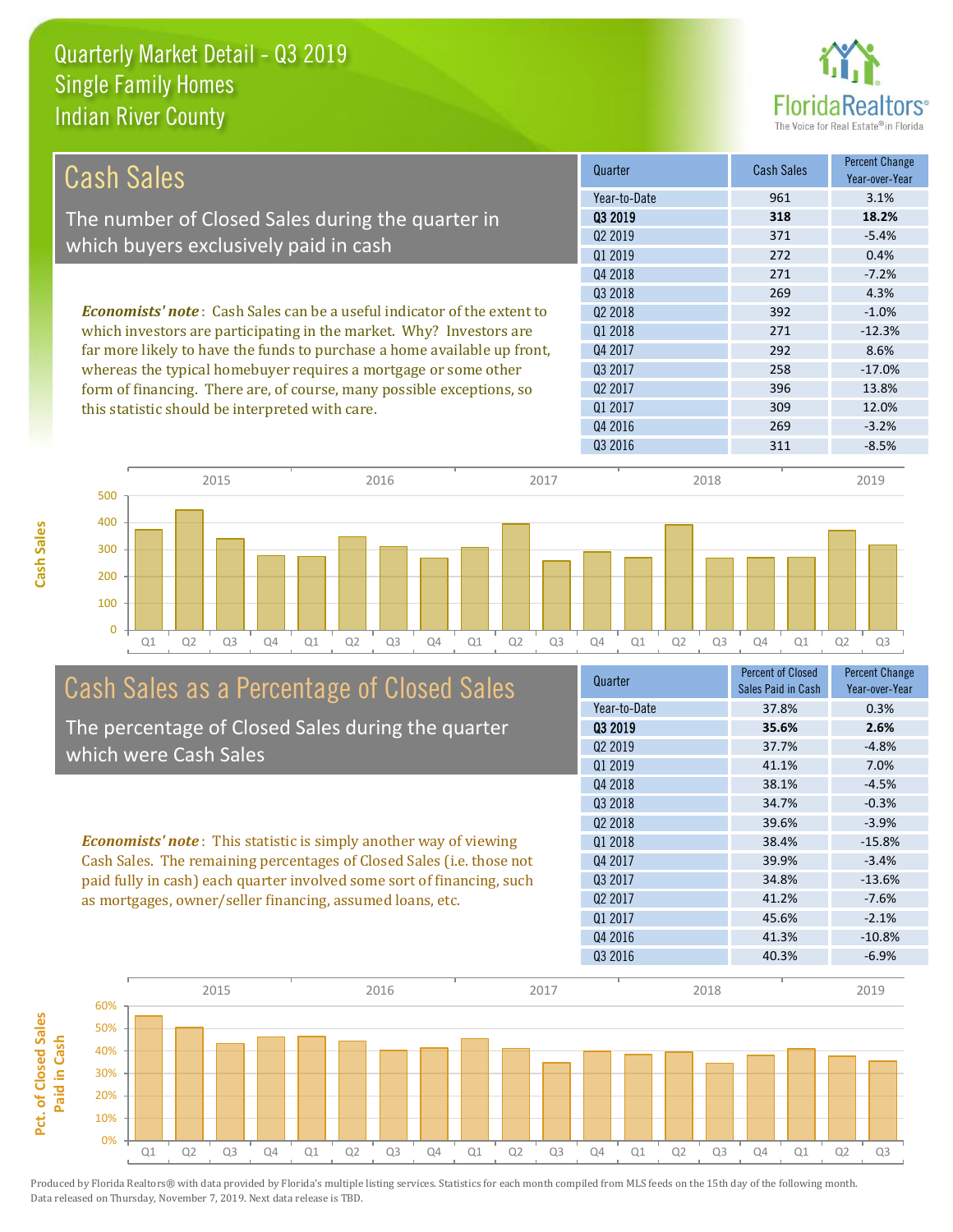

#### *Economists' note* : Median Sale Price is our preferred summary statistic for price activity because, unlike Average Sale Price, Median Sale Price is not sensitive to high sale prices for small numbers of homes that may not be characteristic of the market area. Keep in mind that median price trends over time are not always solely caused by changes in the general value of local real estate. Median sale price only reflects the values of the homes that *sold* each quarter, and the mix of the types of homes that sell can change over time. Q3 2016 \$200,000 \$200,000 11.7% Q1 2017 **\$219,000 18.2%** Q4 2016 **\$205,000 7.9%** Q3 2017 \$230,000 15.0% Q2 2017 \$232,500 10.7% \$239,950 5.7% Q3 2018 **\$239,000 3.9%** Q4 2017 \$227,000 10.7% Q2 2019 \$255,000 6.3% Q1 2019 \$242,700 4.2% Q2 2018 \$240,000 3.2% Q1 2018 **\$233,000 6.4%** Q4 2018 Quarter Median Sale Price Percent Change Year-over-Year Q3 2019 **\$250,000 4.6%** Year-to-Date \$249,000 4.2% 2015 2016 2017 2018 2019 Median Sale Price The median sale price reported for the quarter (i.e. 50% of sales were above and 50% of sales were below)



# Average Sale Price

The average sale price reported for the quarter (i.e. total sales in dollars divided by the number of sales)

*Economists' note* : Usually, we prefer Median Sale Price over Average Sale Price as a summary statistic for home prices. However, Average Sale Price does have its uses—particularly when it is analyzed alongside the Median Sale Price. For one, the relative difference between the two statistics can provide some insight into the market for higher-end homes in an area.

| Quarter             | <b>Average Sale Price</b> | <b>Percent Change</b><br>Year-over-Year |
|---------------------|---------------------------|-----------------------------------------|
| Year-to-Date        | \$354,914                 | 5.3%                                    |
| 03 2019             | \$325,200                 | 1.6%                                    |
| Q <sub>2</sub> 2019 | \$377,280                 | 7.1%                                    |
| Q1 2019             | \$361,729                 | 8.3%                                    |
| Q4 2018             | \$338,381                 | 9.2%                                    |
| Q3 2018             | \$320,068                 | $-13.0%$                                |
| Q <sub>2</sub> 2018 | \$352,372                 | 0.8%                                    |
| 01 2018             | \$334,122                 | 8.2%                                    |
| Q4 2017             | \$309,894                 | 10.7%                                   |
| Q3 2017             | \$368,069                 | 37.8%                                   |
| 02 2017             | \$349,480                 | $-0.2%$                                 |
| Q1 2017             | \$308,856                 | 3.8%                                    |
| Q4 2016             | \$279,938                 | $-3.3%$                                 |
| Q3 2016             | \$267,025                 | $-1.0%$                                 |



Produced by Florida Realtors® with data provided by Florida's multiple listing services. Statistics for each month compiled from MLS feeds on the 15th day of the following month. Data released on Thursday, November 7, 2019. Next data release is TBD.

**Average Sale Price**

Average Sale Price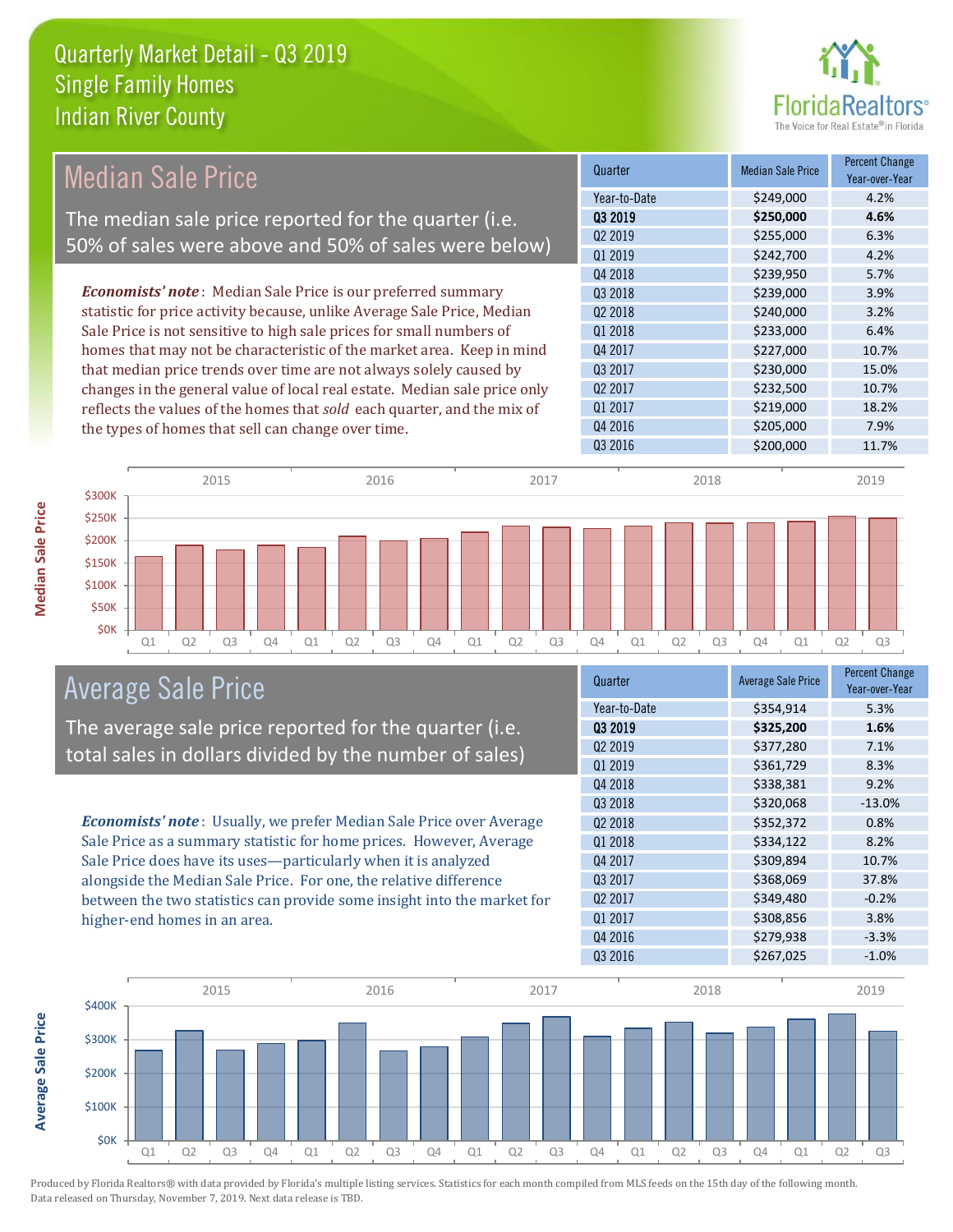

| Dollar Volume                                                                | Quarter             | <b>Dollar Volume</b> | <b>Percent Change</b><br>Year-over-Year |
|------------------------------------------------------------------------------|---------------------|----------------------|-----------------------------------------|
|                                                                              | Year-to-Date        | \$901.1 Million      | 8.2%                                    |
| The sum of the sale prices for all sales which closed                        | 03 2019             | \$290.4 Million      | 17.1%                                   |
| during the quarter                                                           | Q <sub>2</sub> 2019 | \$371.6 Million      | 6.5%                                    |
|                                                                              | Q1 2019             | \$239.1 Million      | 1.5%                                    |
|                                                                              | Q4 2018             | \$240.9 Million      | 6.2%                                    |
| <b>Economists' note</b> : Dollar Volume is simply the sum of all sale prices | 03 2018             | \$248.1 Million      | $-9.2%$                                 |
| in a given time period, and can quickly be calculated by multiplying         | Q <sub>2</sub> 2018 | \$348.8 Million      | 3.8%                                    |
| Closed Sales by Average Sale Price. It is a strong indicator of the health   | Q1 2018             | \$235.6 Million      | 12.7%                                   |
| of the real estate industry in a market, and is of particular interest to    | Q4 2017             | \$226.8 Million      | 24.5%                                   |
| real estate professionals, investors, analysts, and government agencies.     | Q3 2017             | \$273.1 Million      | 32.7%                                   |
| Potential home sellers and home buyers, on the other hand, will likely       | Q <sub>2</sub> 2017 | \$336.2 Million      | 23.0%                                   |
| be better served by paying attention to trends in the two components         | Q1 2017             | \$209.1 Million      | 18.7%                                   |

Q1 Q2 Q3 Q4 Q1 Q2 Q3 Q4 Q1 Q2 Q3 Q4 Q1 Q2 Q3 Q4 Q1 Q2 Q3 \$0 \$100 M \$200 M \$300 M \$400 M 2015 2016 2017 2018 2019

# Median Percent of Original List Price Received

of Dollar Volume (i.e. sales and prices) individually.

The median of the sale price (as a percentage of the original list price) across all properties selling during the quarter

*Economists' note* : The Median Percent of Original List Price Received is useful as an indicator of market recovery, since it typically rises as buyers realize that the market may be moving away from them and they need to match the selling price (or better it) in order to get a contract on the house. This is usually the last measure to indicate a market has shifted from down to up, so it is what we would call a *lagging* indicator.

| Quarter             | Med. Pct. of Orig.<br><b>List Price Received</b> | <b>Percent Change</b><br>Year-over-Year |
|---------------------|--------------------------------------------------|-----------------------------------------|
| Year-to-Date        | 95.1%                                            | $-0.4%$                                 |
| 03 2019             | 95.6%                                            | 0.7%                                    |
| Q <sub>2</sub> 2019 | 95.0%                                            | $-0.7%$                                 |
| 01 2019             | 94.7%                                            | $-1.1%$                                 |
| Q4 2018             | 95.4%                                            | $-0.3%$                                 |
| 03 2018             | 94.9%                                            | $-1.1%$                                 |
| Q <sub>2</sub> 2018 | 95.7%                                            | 0.8%                                    |
| 01 2018             | 95.8%                                            | 0.1%                                    |
| 04 2017             | 95.7%                                            | 0.1%                                    |
| Q3 2017             | 96.0%                                            | 0.8%                                    |
| Q <sub>2</sub> 2017 | 94.9%                                            | 0.2%                                    |
| 01 2017             | 95.7%                                            | 0.8%                                    |
| Q4 2016             | 95.6%                                            | 1.4%                                    |
| Q3 2016             | 95.2%                                            | 0.4%                                    |

Q4 2016 \$182.2 Million 4.8%

Q3 2016 **S** 205.9 Million -2.9%

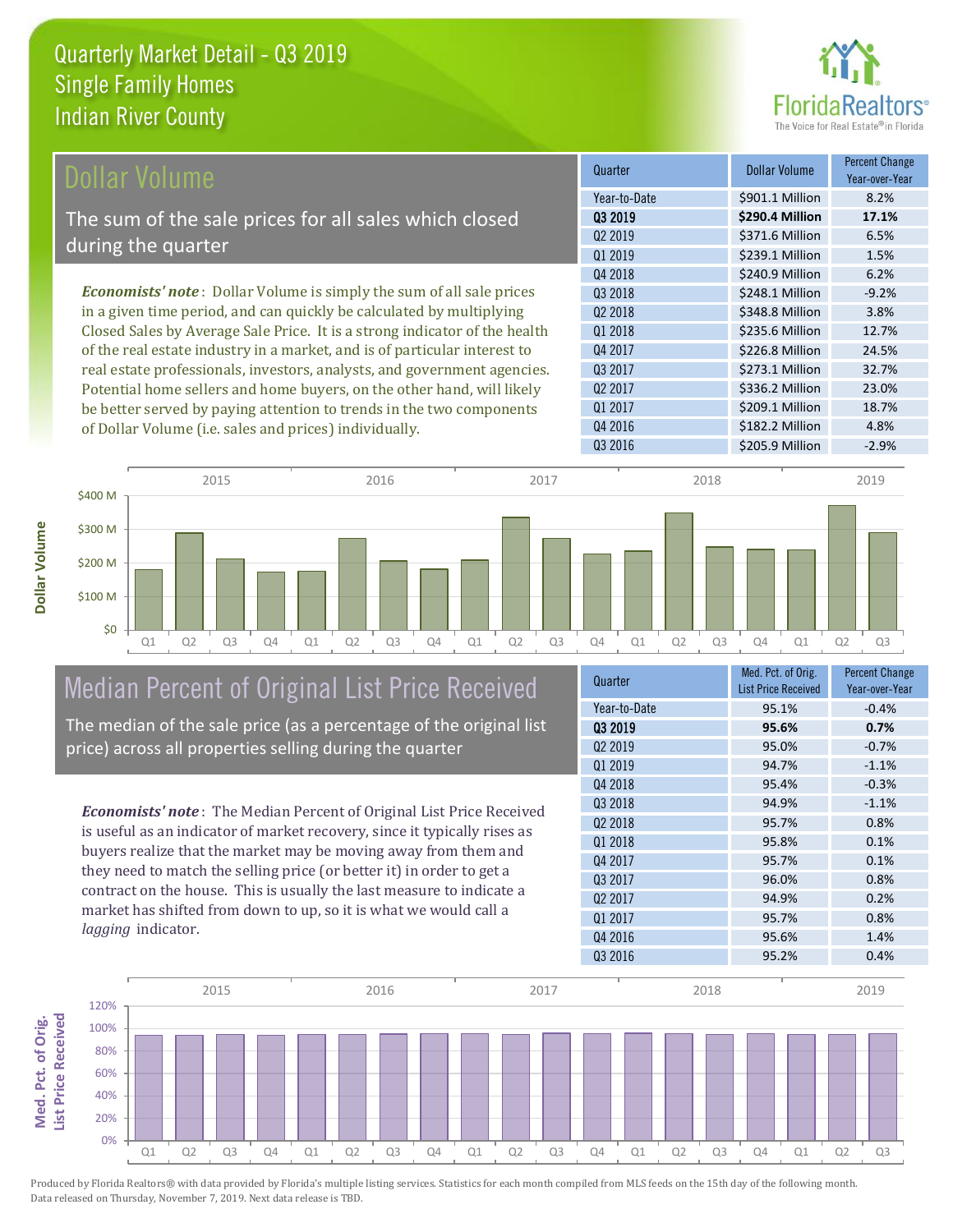

#### *Economists' note* : Like Time to Sale, Time to Contract is a measure of the length of the home selling process calculated for sales which closed during the quarter. The difference is that Time to Contract measures the number of days between the initial listing of a property and the signing of the contract which eventually led to the closing of the sale. When the gap between Median Time to Contract and Median Time to Sale grows, it is usually a sign of longer closing times and/or declining numbers of cash sales. Q4 2016 **41 Days** -26.8% Q3 2016 **46 Days** -24.6% 50 Days 6.4% Q1 2017 **46 Days** 46 Days 46 Days 46 Days 46 Days 49:3% Q2 2017 Q3 2018 **57 Days** 21.3% Q2 2018 **46 Days** -8.0% Q1 2018 **46 Days 0.0%** Q4 2017 **49 Days** 19.5% Q3 2017 47 Days 2.2% **Quarter Median Time to Redistribution** Median Time to Research **Contract** Percent Change Year-over-Year Q3 2019 **62 Days 8.8%** Year-to-Date 60 Days 22.4% Q2 2019 55 Days 19.6% Q1 2019 **62 Days 34.8%** Q4 2018 **53 Days** 53 Days 8.2% Median Time to Contract The median number of days between the listing date and contract date for all Closed Sales during the quarter



# Median Time to Sale

**Median Time to** 

**Median Time to** 

The median number of days between the listing date and closing date for all Closed Sales during the quarter

*Economists' note* : Time to Sale is a measure of the length of the home selling process, calculated as the number of days between the initial listing of a property and the closing of the sale. *Median* Time to Sale is the amount of time the "middle" property selling this month was on the market. That is, 50% of homes selling this month took *less* time to sell, and 50% of homes took *more* time to sell. Median Time to Sale gives a more accurate picture than Average Time to Sale, which can be skewed upward by small numbers of properties taking an abnormally long time to sell.

| Quarter             | <b>Median Time to Sale</b> | <b>Percent Change</b><br>Year-over-Year |
|---------------------|----------------------------|-----------------------------------------|
| Year-to-Date        | 102 Days                   | 9.7%                                    |
| 03 2019             | 104 Days                   | 3.0%                                    |
| 02 2019             | 97 Days                    | 6.6%                                    |
| Q1 2019             | 102 Days                   | 14.6%                                   |
| Q4 2018             | 92 Days                    | $-5.2%$                                 |
| Q3 2018             | 101 Days                   | 11.0%                                   |
| 02 2018             | 91 Days                    | $-4.2%$                                 |
| Q1 2018             | 89 Days                    | 0.0%                                    |
| Q4 2017             | 97 Days                    | 11.5%                                   |
| Q3 2017             | 91 Days                    | $-5.2%$                                 |
| Q <sub>2</sub> 2017 | 95 Days                    | 2.2%                                    |
| Q1 2017             | 89 Days                    | $-15.2%$                                |
| Q4 2016             | 87 Days                    | $-13.0%$                                |
| Q3 2016             | 96 Days                    | $-10.3%$                                |

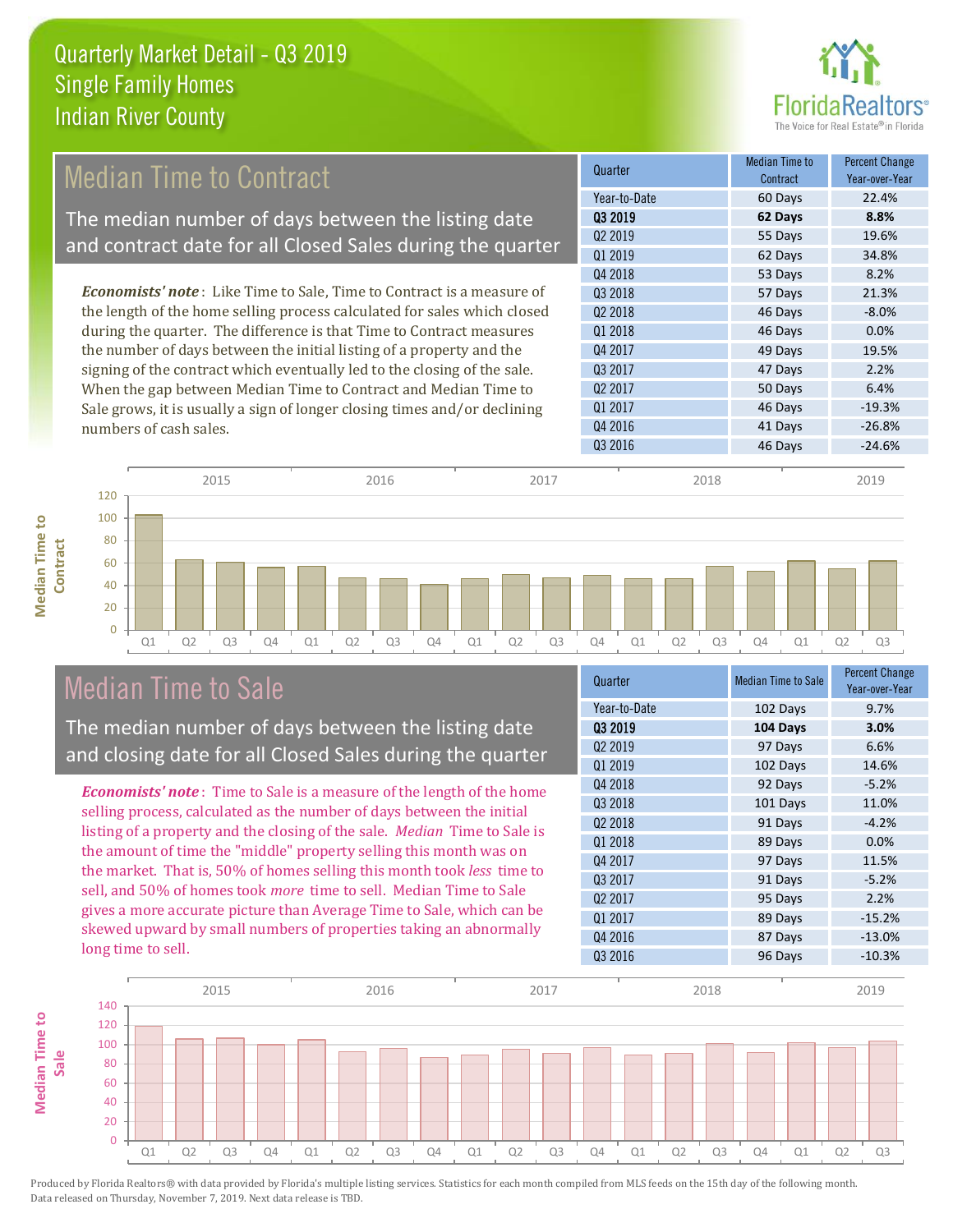

| <b>New Pending Sales</b>                                                      | Quarter             | <b>New Pending Sales</b> | <b>Percent Change</b><br>Year-over-Year |
|-------------------------------------------------------------------------------|---------------------|--------------------------|-----------------------------------------|
|                                                                               | Year-to-Date        | 2,879                    | 2.3%                                    |
| The number of listed properties that went under                               | 03 2019             | 878                      | 8.4%                                    |
| contract during the quarter                                                   | 02 2019             | 1,049                    | 2.3%                                    |
|                                                                               | Q1 2019             | 952                      | $-2.8%$                                 |
|                                                                               | Q4 2018             | 688                      | $-7.8\%$                                |
| <b>Economists' note:</b> Because of the typical length of time it takes for a | 03 2018             | 810                      | 13.3%                                   |
| sale to close, economists consider Pending Sales to be a decent               | 02 2018             | 1,025                    | 2.9%                                    |
| indicator of potential future Closed Sales. It is important to bear in        | 01 2018             | 979                      | $-2.8%$                                 |
| mind, however, that not all Pending Sales will be closed successfully.        | Q4 2017             | 746                      | 12.7%                                   |
| So, the effectiveness of Pending Sales as a future indicator of Closed        | Q3 2017             | 715                      | $-9.5%$                                 |
| Sales is susceptible to changes in market conditions such as the              | Q <sub>2</sub> 2017 | 996                      | 14.7%                                   |
| availability of financing for homebuyers and the inventory of                 | Q1 2017             | 1,007                    | 22.8%                                   |
| distressed properties for sale.                                               | Q4 2016             | 662                      | 7.6%                                    |
|                                                                               | 03 2016             | 790                      | $-1.6%$                                 |

**New Listings**



# New Listings The number of properties put onto the market during the quarter

since these are not really *new* listings.

*Economists' note* : New Listings tend to rise in delayed response to increasing prices, so they are often seen as a lagging indicator of market health. As prices rise, potential sellers raise their estimations of value—and in the most recent cycle, rising prices have freed up many potential sellers who were previously underwater on their mortgages. Note that in our calculations, we take care to not include properties that were recently taken off the market and quickly relisted,

| Quarter      | <b>New Listings</b> | <b>Percent Change</b><br>Year-over-Year |
|--------------|---------------------|-----------------------------------------|
| Year-to-Date | 3,328               | $-4.5%$                                 |
| 03 2019      | 939                 | $-5.3%$                                 |
| 02 2019      | 1,079               | $-3.6%$                                 |
| Q1 2019      | 1,310               | $-4.7%$                                 |
| Q4 2018      | 1,080               | 16.6%                                   |
| 03 2018      | 992                 | 25.6%                                   |
| 02 2018      | 1,119               | 3.1%                                    |
| Q1 2018      | 1,375               | 11.2%                                   |
| Q4 2017      | 926                 | 2.5%                                    |
| Q3 2017      | 790                 | $-13.1%$                                |
| 02 2017      | 1,085               | 19.5%                                   |
| Q1 2017      | 1,236               | 10.2%                                   |
| Q4 2016      | 903                 | 15.6%                                   |
| Q3 2016      | 909                 | 11.7%                                   |
|              |                     |                                         |

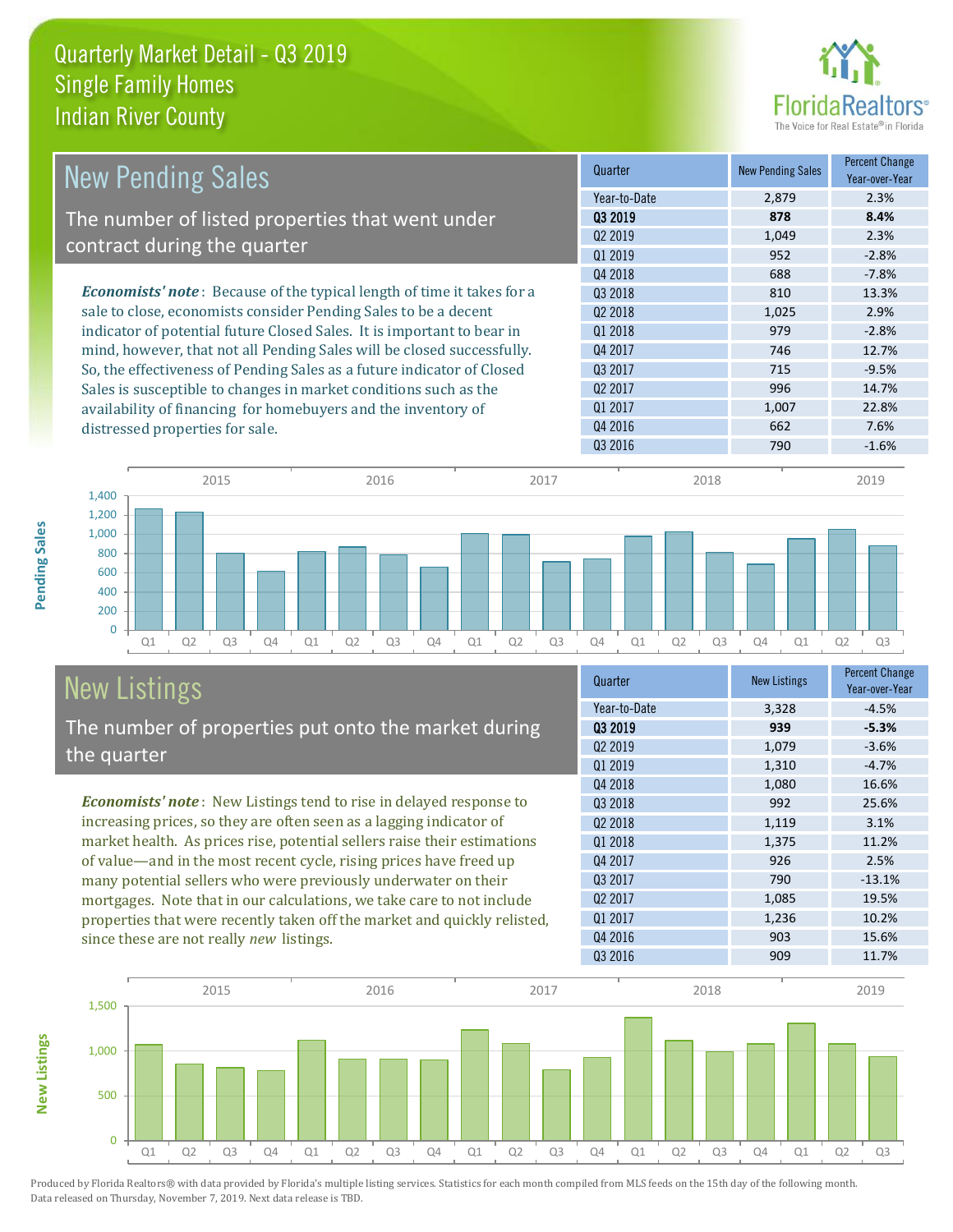

| <b>Inventory (Active Listings)</b>                                           | Quarter             | Inventory | <b>Percent Change</b><br>Year-over-Year |
|------------------------------------------------------------------------------|---------------------|-----------|-----------------------------------------|
|                                                                              | YTD (Monthly Avg)   | 1,503     | 8.5%                                    |
| The number of property listings active at the end of                         | 03 2019             | 1,269     | $-4.7%$                                 |
|                                                                              | Q <sub>2</sub> 2019 | 1,391     | 6.4%                                    |
| the quarter                                                                  | Q1 2019             | 1,639     | 13.7%                                   |
|                                                                              | Q4 2018             | 1,496     | 27.2%                                   |
| <b>Economists' note</b> : There are a number of ways to define and calculate | Q3 2018             | 1,332     | 16.0%                                   |
| Inventory. Our method is to simply count the number of active listings       | Q <sub>2</sub> 2018 | 1,307     | 2.0%                                    |
| on the last day of the quarter, and hold this number to compare with         | Q1 2018             | 1,441     | 8.1%                                    |
| the same quarter the following year. Inventory rises when New                | Q4 2017             | 1,176     | $-3.7%$                                 |
| Listings are outpacing the number of listings that go off-market             | Q3 2017             | 1,148     | 3.1%                                    |
| (regardless of whether they actually sell). Likewise, it falls when New      | Q <sub>2</sub> 2017 | 1,282     | 11.3%                                   |
| Listings aren't keeping up with the rate at which homes are going off-       | Q1 2017             | 1,333     | $-5.7%$                                 |
| market.                                                                      | Q4 2016             | 1,221     | 3.8%                                    |



# Months Supply of Inventory

**Inventory**

An estimate of the number of months it will take to deplete the current Inventory given recent sales rates

*Economists' note* : MSI is a useful indicator of market conditions. The benchmark for a balanced market (favoring neither buyer nor seller) is 5.5 months of inventory. Anything higher is traditionally a buyers' market, and anything lower is a sellers' market. There is no single accepted way of calculating MSI. A common method is to divide current Inventory by the most recent month's Closed Sales count, but this count is a usually poor predictor of future Closed Sales due to seasonal cycles. To eliminate seasonal effects, we use the 12-month average of monthly Closed Sales instead.

| Quarter                  | <b>Months Supply</b> | <b>Percent Change</b><br>Year-over-Year |
|--------------------------|----------------------|-----------------------------------------|
| <b>YTD (Monthly Avg)</b> | 5.7                  | 7.5%                                    |
| 03 2019                  | 4.7                  | $-6.0%$                                 |
| Q <sub>2</sub> 2019      | 5.3                  | 8.2%                                    |
| Q1 2019                  | 6.3                  | 14.5%                                   |
| Q4 2018                  | 5.6                  | 24.4%                                   |
| Q3 2018                  | 5.0                  | 11.1%                                   |
| Q <sub>2</sub> 2018      | 4.9                  | $-2.0%$                                 |
| 01 2018                  | 5.5                  | $-1.8%$                                 |
| Q4 2017                  | 4.5                  | $-13.5%$                                |
| Q3 2017                  | 4.5                  | $-8.2%$                                 |
| Q <sub>2</sub> 2017      | 5.0                  | 0.0%                                    |
| Q1 2017                  | 5.6                  | $-5.1%$                                 |
| Q4 2016                  | 5.2                  | 8.3%                                    |
| Q3 2016                  | 4.9                  | 11.4%                                   |

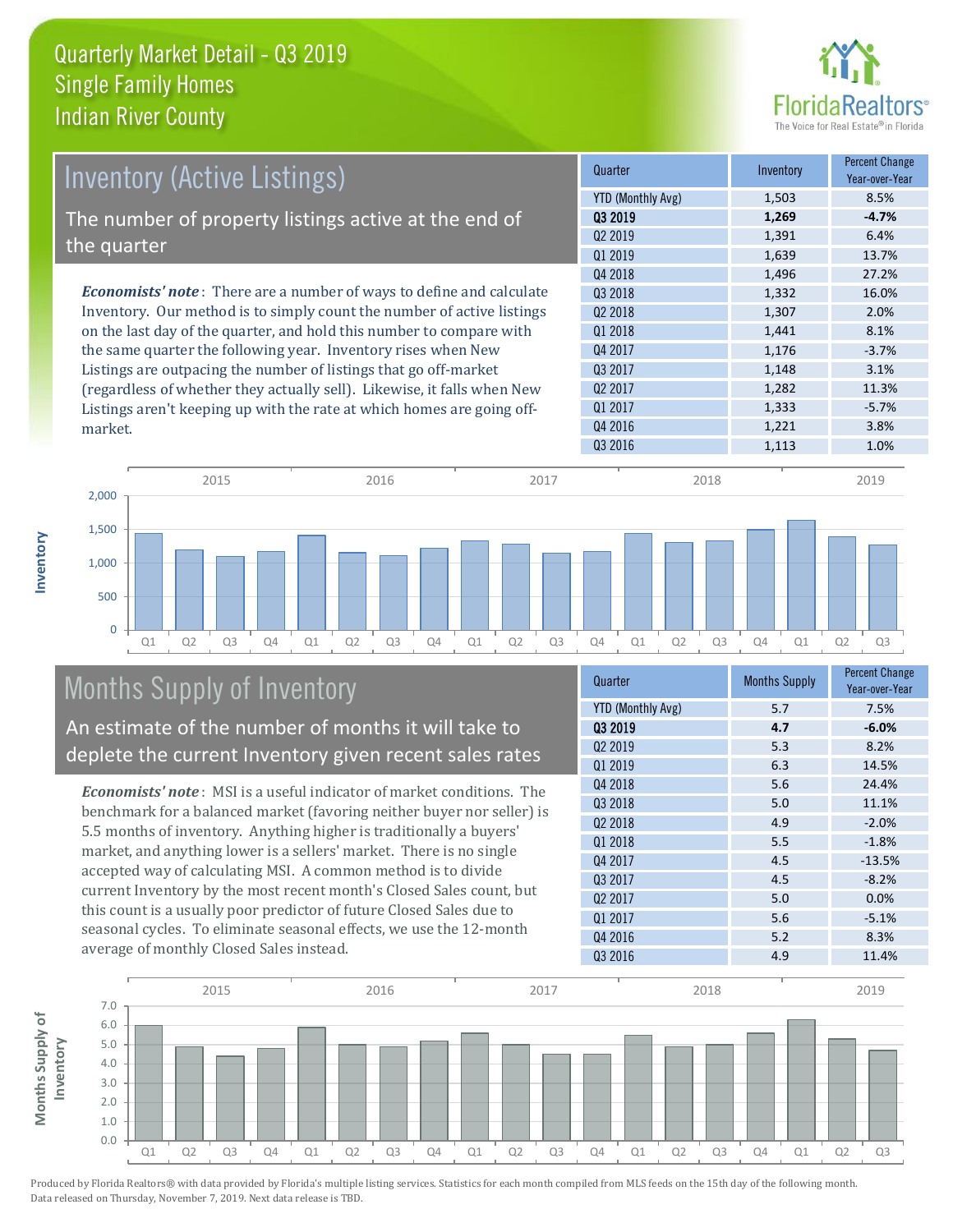

#### \$100,000 - \$149,999 57 -24.0% Sale Price Closed Sales Percent Change Year-over-Year Less than \$50,000 1 1 0.0% \$50,000 - \$99,999 17 13.3% \$150,000 - \$199,999 168 9.1% \$200,000 - \$249,999 203 20.1% \$400,000 - \$599,999 93 31.0% \$600,000 - \$999,999 43 10.3% *Economists' note:* Closed Sales are one of the simplest—yet most important—indicators for the residential real estate market. When comparing Closed Sales across markets of different sizes, we recommend comparing the percent changes in sales rather than the number of sales. Closed Sales (and many other market metrics) are affected by seasonal cycles, so actual trends are more accurately represented by year-over-year changes (i.e. comparing a quarter's sales to the amount of sales in the same quarter in the previous year), rather than changes from one quarter to the next. \$1,000,000 or more 24 24 -14.3% \$250,000 - \$299,999 153 18.6% \$300,000 - \$399,999 134 42.6% **Q3 2018** Q3 2019 Closed Sales by Sale Price The number of sales transactions which closed during the quarter



# Median Time to Contract by Sale Price The median number of days between the listing date and contract date for all Closed Sales during the quarter

*Economists' note* : Like Time to Sale, Time to Contract is a measure of the length of the home selling process calculated for sales which closed during the quarter. The difference is that Time to Contract measures the number of days between the initial listing of a property and the signing of the contract which eventually led to the closing of the sale. When the gap between Median Time to Contract and Median Time to Sale grows, it is usually a sign of longer closing times and/or declining numbers of cash sales.

| <b>Sale Price</b>     | Median Time to<br>Contract | Percent Change<br>Year-over-Year |
|-----------------------|----------------------------|----------------------------------|
| Less than \$50,000    | 81 Days                    | $-49.7%$                         |
| \$50,000 - \$99,999   | 20 Days                    | -54.5%                           |
| $$100,000 - $149,999$ | 57 Days                    | 78.1%                            |
| $$150,000 - $199,999$ | 50 Days                    | 72.4%                            |
| \$200,000 - \$249,999 | 55 Days                    | 1.9%                             |
| \$250,000 - \$299,999 | 50 Days                    | $-35.9%$                         |
| \$300,000 - \$399,999 | 89 Days                    | 36.9%                            |
| \$400,000 - \$599,999 | 117 Days                   | 0.0%                             |
| \$600,000 - \$999,999 | 143 Days                   | 32.4%                            |
| \$1,000,000 or more   | 190 Days                   | $-10.8%$                         |



**Closed Sales**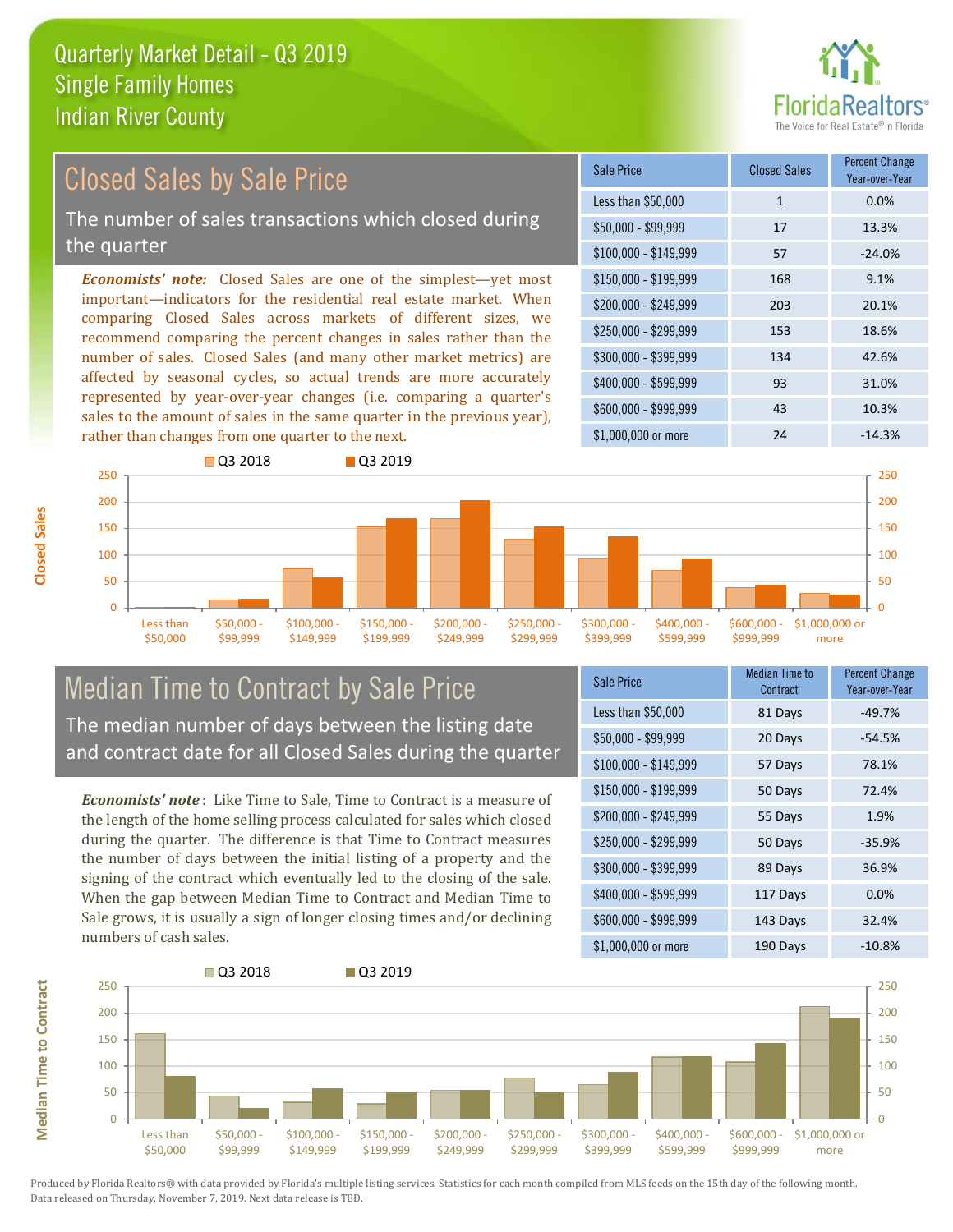

# New Listings by Initial Listing Price

The number of properties put onto the market during the quarter

*Economists' note:* New Listings tend to rise in delayed response to increasing prices, so they are often seen as a lagging indicator of market health. As prices rise, potential sellers raise their estimations of value—and in the most recent cycle, rising prices have freed up many potential sellers who were previously underwater on their mortgages. Note that in our calculations, we take care to not include properties that were recently taken off the market and quickly relisted, since these are not really *new* listings.





# Inventory by Current Listing Price The number of property listings active at the end of the quarter

*Economists' note* : There are a number of ways to define and calculate Inventory. Our method is to simply count the number of active listings on the last day of the quarter, and hold this number to compare with the same quarter the following year. Inventory rises when New Listings are outpacing the number of listings that go off-market (regardless of whether they actually sell). Likewise, it falls when New Listings aren't keeping up with the rate at which homes are going offmarket.

| <b>Current Listing Price</b> | Inventory | <b>Percent Change</b><br>Year-over-Year |
|------------------------------|-----------|-----------------------------------------|
| Less than \$50,000           | 0         | $-100.0%$                               |
| $$50,000 - $99,999$          | 3         | $-57.1%$                                |
| $$100,000 - $149,999$        | 45        | 0.0%                                    |
| $$150,000 - $199,999$        | 118       | $-4.1%$                                 |
| \$200,000 - \$249,999        | 146       | $-31.1%$                                |
| \$250,000 - \$299,999        | 147       | $-10.9%$                                |
| \$300,000 - \$399,999        | 203       | 2.0%                                    |
| \$400,000 - \$599,999        | 206       | $-2.8%$                                 |
| \$600,000 - \$999,999        | 166       | 5.7%                                    |
| \$1,000,000 or more          | 235       | 11.4%                                   |



Produced by Florida Realtors® with data provided by Florida's multiple listing services. Statistics for each month compiled from MLS feeds on the 15th day of the following month. Data released on Thursday, November 7, 2019. Next data release is TBD.

**Inventory**